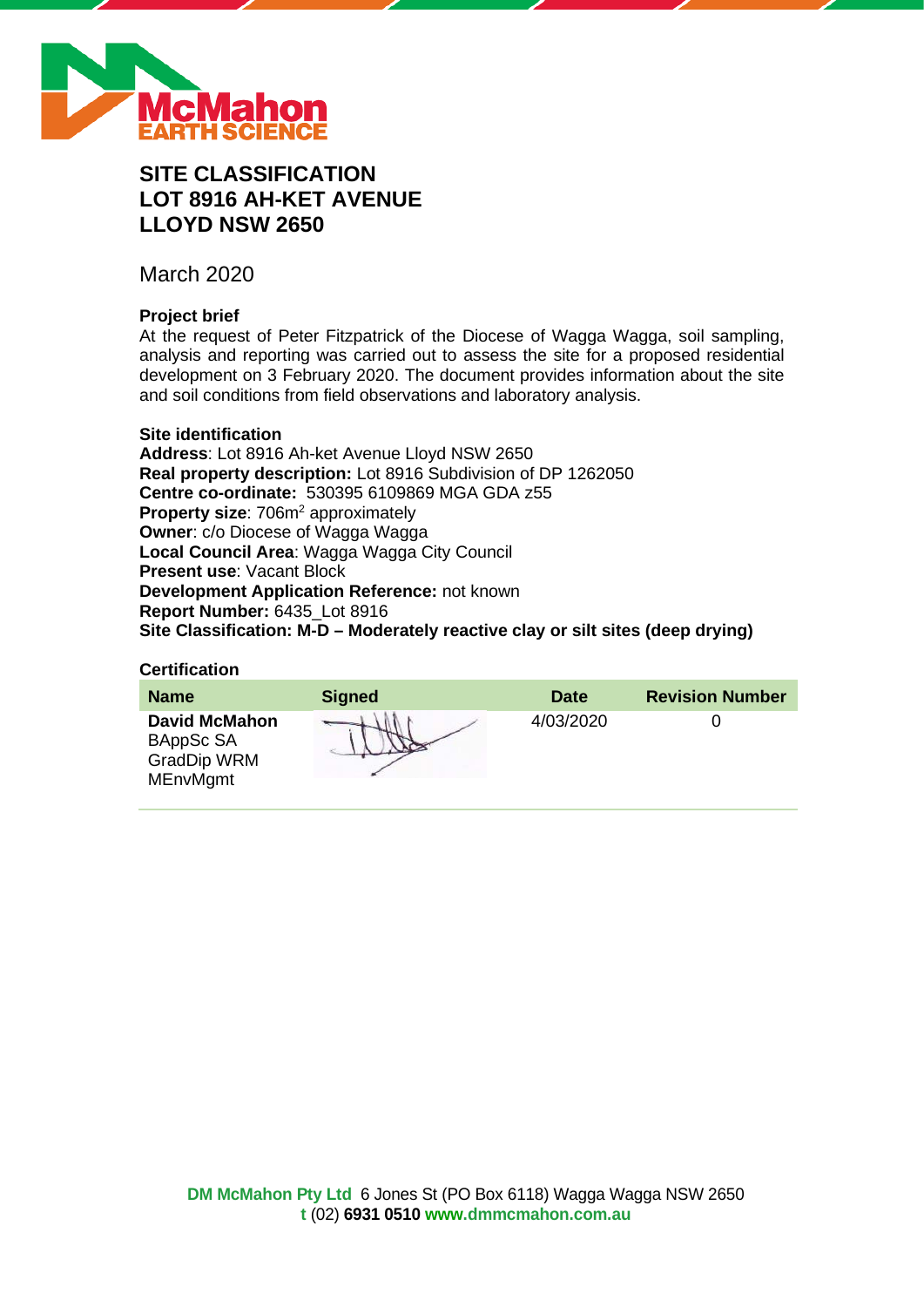### **Physical characteristics of the site**

A desktop review and investigation of the topography, hydrology, soil, lithology, geology and hydrogeology of the site has been undertaken and are as follows:

# **Topography**

The Lake Albert 1:25,000 Topographic Map (Sheet 8327-1S) indicates that the site is located at an elevation of approximately 252m AHD. The site landform is classed as a simple slope and the slope class is gently inclined.

### **Vegetation**

The site is devoid of vegetation.

### **Hydrology**

The nearest named waterway is Stringybark Creek located 3414m to the south east of the site. Due to the relative incline of the site, rainfall is likely to both run off and infiltrate into the relatively permeable topsoil.

### **Weather**

The average rainfall for Wagga Wagga is approximately 526.8mm per annum, with the wettest months being October, June and July. Annual mean evaporation for the region is 1715.5mm with mean daily evaporation ranges from 1.2mm in July to 9.2mm in January. Wagga Wagga is characterised by cold wet winters and hot dry summers with mean maximum temperatures ranging from 12.9°C in July to 31.9 °C in January and mean minimum temperatures ranging from 1.3ºC in July to 15.9ºC in February. Rainfall, temperature and evaporation data from Wagga Wagga Agricultural Institute 73127 (www.bom.gov.au).

### **Soil & Landform**

The site lies within the mapping unit ld from the Soil Landscapes of the Wagga Wagga 1:100 000 Sheet (DLWC, 1997). The map unit ld is described as:

# *ld – Lloyd (Erosional Landscapes)*

*Landscape*: rolling low hills on Ordovician metasedimentary rocks. Local relief 30–90 m; slopes 10–20%. Broad crests and ridges; long waning mid to lower slopes; broad drainage depressions. Variable rock outcrop 0–50%. Extensively to completely cleared mid to high open-forest.

*Soils*: shallow (<0.5 m), moderately well-drained Paralithic Leptic Rudosols (Lithosols) on some crests, ridges and upper slopes; deep (1.0–1.5 m), imperfectly drained Red Kurosols (Red Podzolic Soils) on other crests and upper slopes; moderately deep (0.5– 1.0m), moderately well-drained Red Chromosols and Kurosols (Red Podzolic Soils) on mid to lower slopes; and moderately deep (0.5–1.0 m), imperfectly drained Brown Kurosols (Yellow Podzolic Soils) in drainage lines.

*Limitations*: high erosion hazard; steep slopes (localised); localised rock outcrop; localised poor drainage; localised waterlogging; foundation hazard (localised); mass movement; shallow, stony and strongly acid soils (on ridges and upper slopes); localised aluminium toxicity; localised salinity.

# **Lithology and Geology**

Undivided Ordovician metasedimentary rocks—thinly interbedded siltstones, shales and phyllites, with minorschists and minor quartzites. Lithology is highly variable

over a short distance. Relatively thick (1 m to several metres) colluvial and slopewash clayey sediments occur on lower slopes and in drainage depressions. There is generally no rock outcrop, but occasionally <50% (at sites usually underlain by sandstone).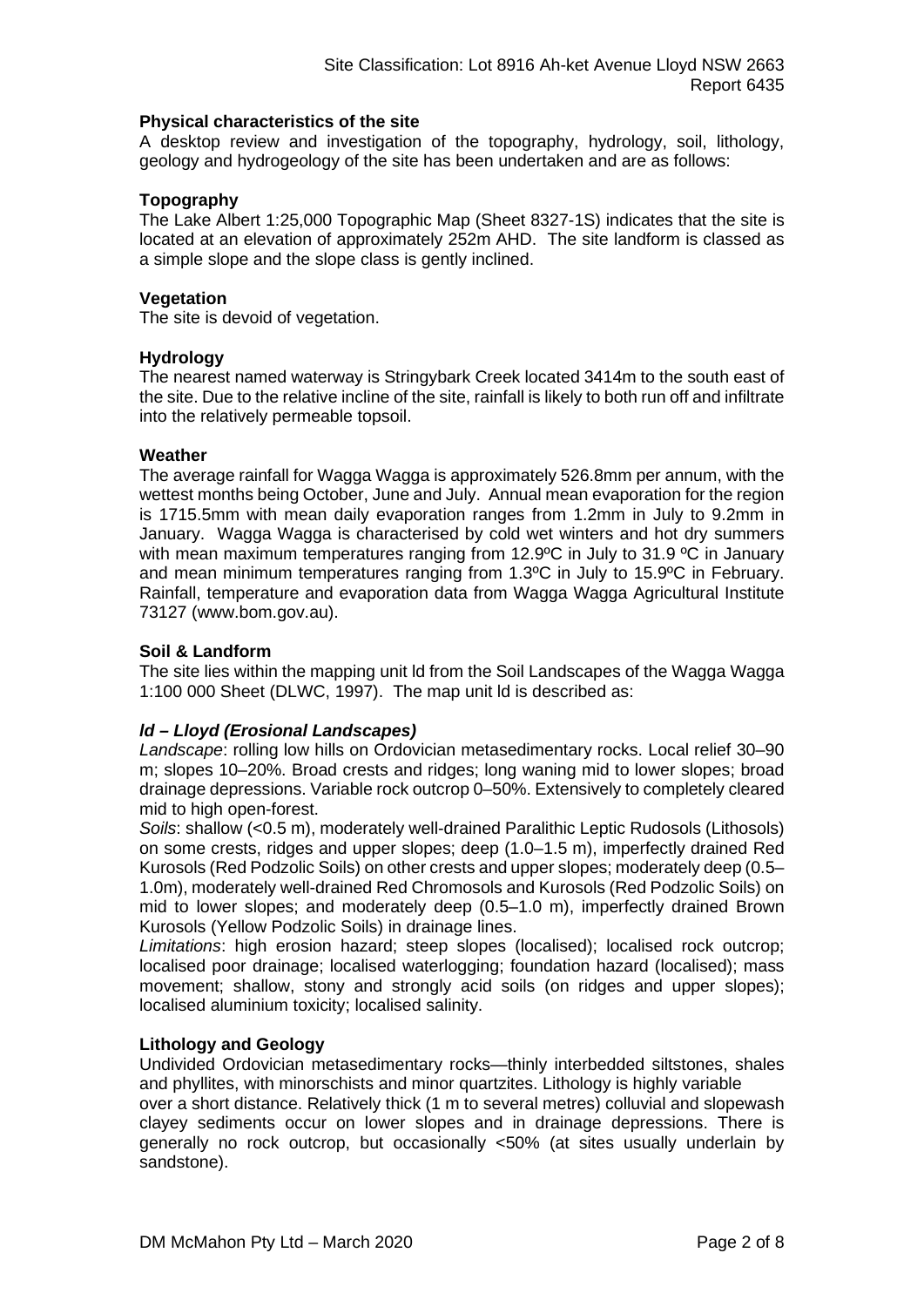# **Hydrogeology**

From the Geoscience Australia hydrogeology dataset, the groundwater beneath the site is described as porous, extensive highly productive aquifers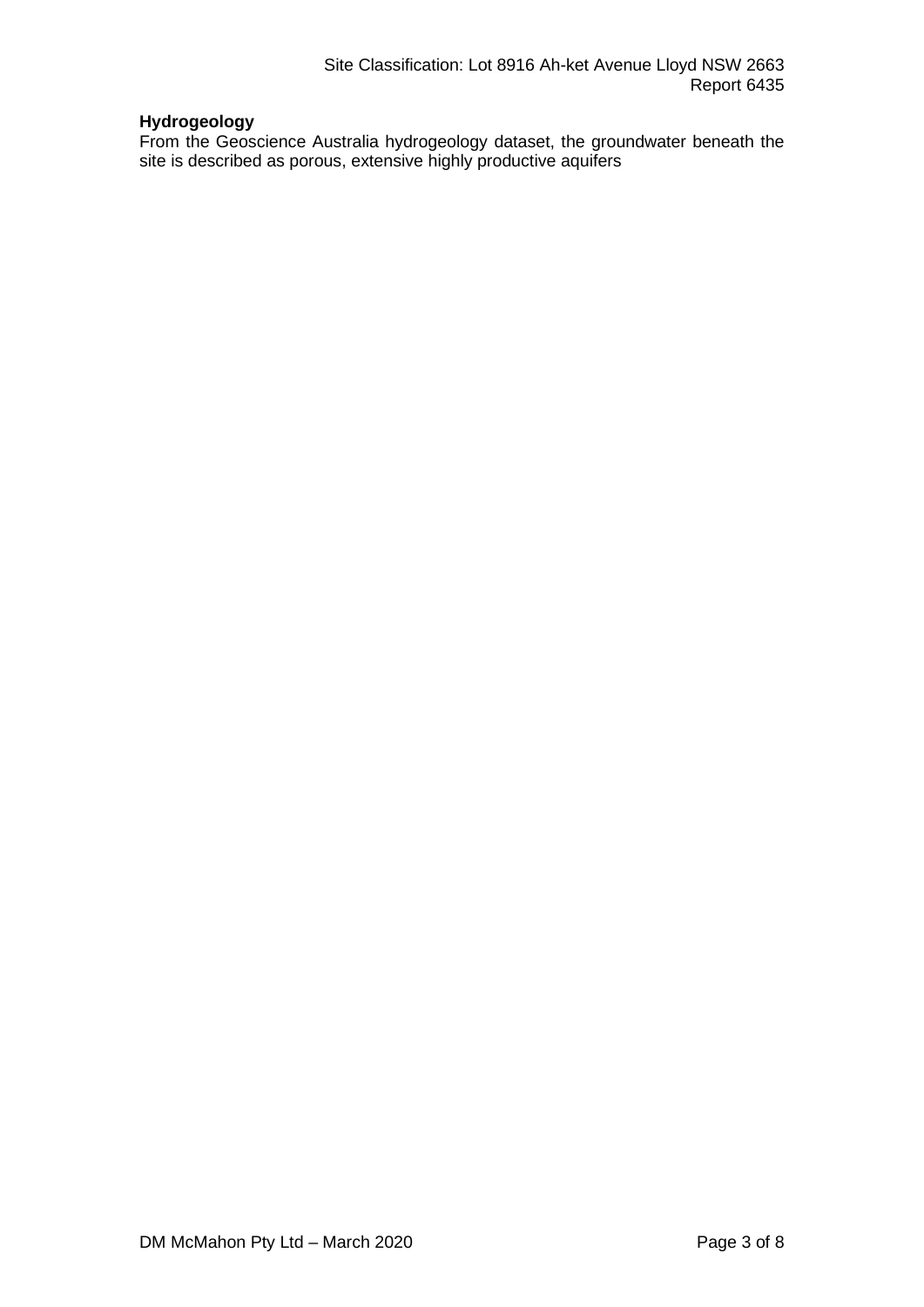# **Site Condition**

Through site investigation, field observations, in situ tests and laboratory analysis the following site geotechnical model has been developed. Details of the general conditions encountered with a field description of the soil, engineering properties and the location of the boreholes can be seen as follows, Table 1, Figure 1.

#### **Table 1:** *Site geotechnical model with field description and observations*

| Soil Origin       | <b>Depth</b><br>(m) | <b>Class</b><br><b>(AS17</b><br>26<br>$-2017)$ | Soil Name /<br><b>Description</b> | Grain<br><b>Size</b> | <b>Primary</b><br><b>Colour</b> | <b>Mottle</b><br><b>Colour</b> | Mois-<br>ture | Plas-<br>ticity | <b>Consis-</b><br>tency | <b>Observations</b><br>and/or comments                       | <b>Engineering</b><br><b>Properties</b> |
|-------------------|---------------------|------------------------------------------------|-----------------------------------|----------------------|---------------------------------|--------------------------------|---------------|-----------------|-------------------------|--------------------------------------------------------------|-----------------------------------------|
| <b>Borehole 1</b> |                     |                                                |                                   |                      |                                 |                                |               |                 |                         |                                                              |                                         |
| <b>FILL</b>       | $0.0 -$<br>0.2      | <b>SC</b>                                      | Sandy CLAY                        | Fine/C<br>oarse      | Yellowish<br>Brown              | Nil                            | D             | Low             | Firm                    | $\overline{\phantom{0}}$                                     | Ys                                      |
| Residual          | $0.2 -$<br>1.8      | <b>SC</b>                                      | Sandy CLAY                        | Fine/C<br>oarse      | Grey                            | Nil                            | D             | Low             | <b>Stiff</b>            | <b>Decomposing Rock</b><br><b>Refusal OM</b><br>Bedrock @1.8 | Expansivity<br>20-40mm                  |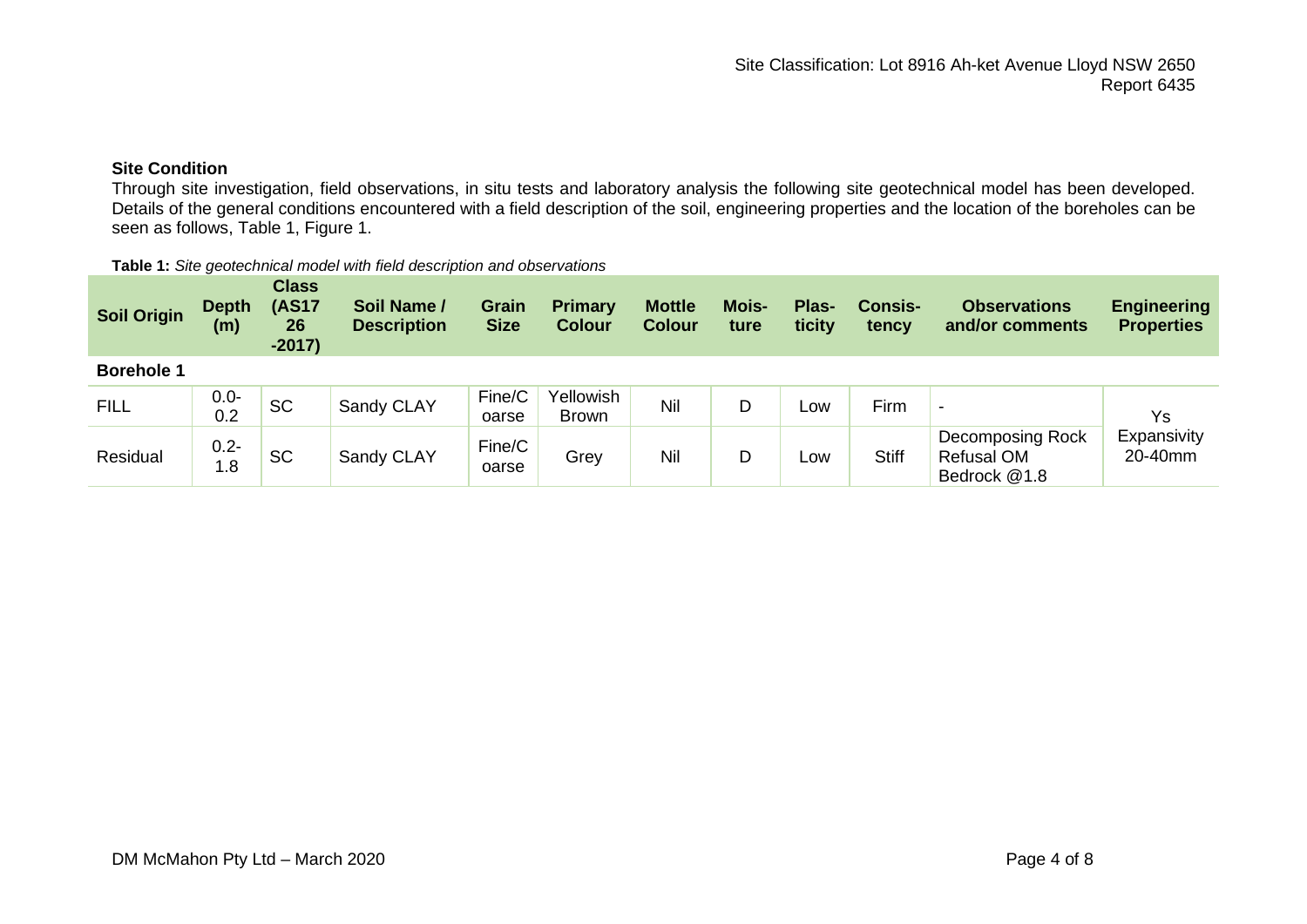Site Classification: Lot 8916 Ah-ket Avenue Lloyd NSW 2663 Report 6435



**Figure 1:** *Annotated site plan overlain on aerial photograph depicting borehole locations*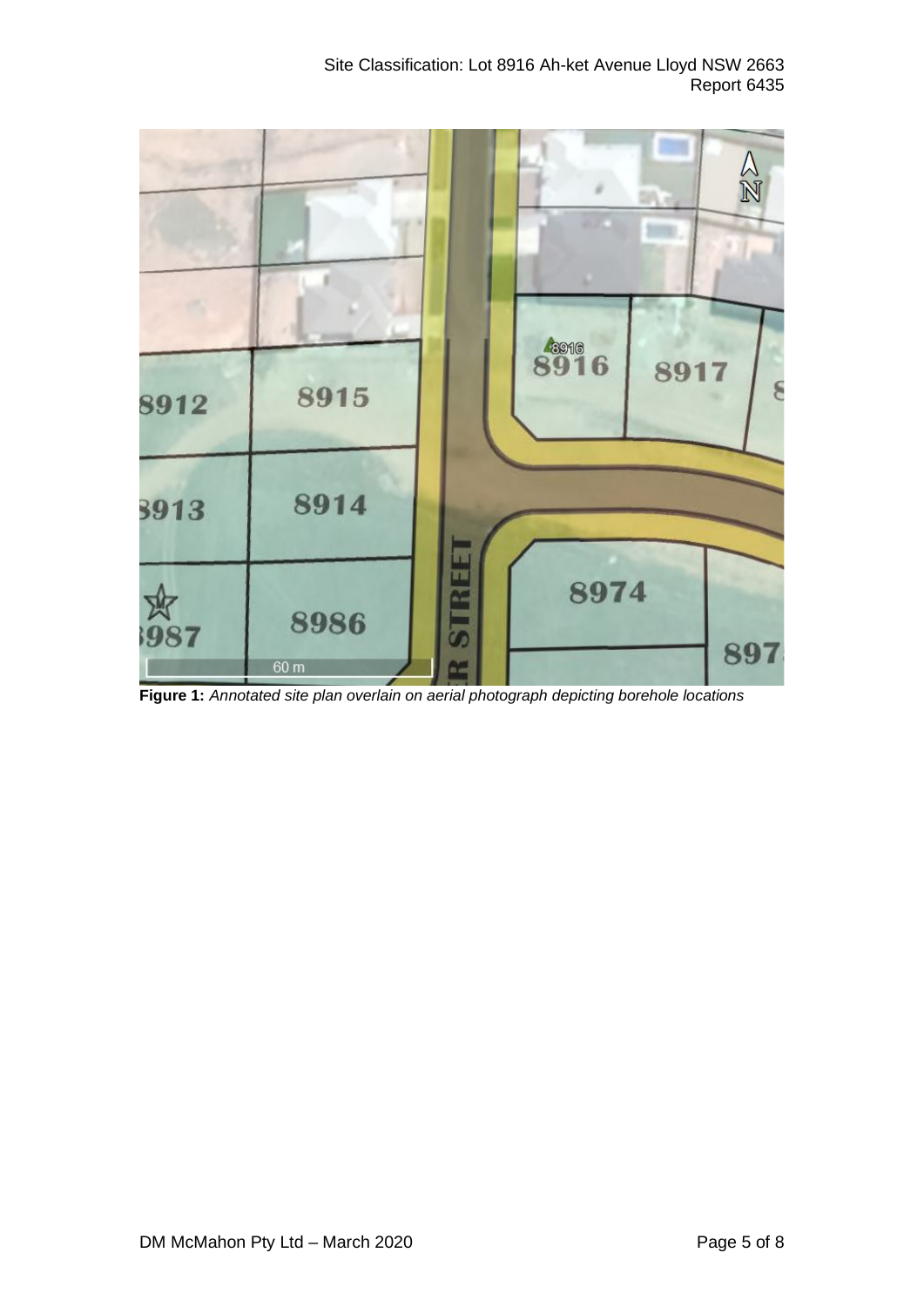### **Site Classification**

Based on the field assessment and laboratory data and assumptions therein the site is classified as **M-D – Moderately reactive clay or silt sites (deep drying), which may experience moderate ground movement from moisture changes** by reference to AS2870:2011.

### **Assumptions**

Site investigation and classification was carried out by reference to AS2870:2011. The proposed building is a single storey residential development.

This classification is based on the footings being founded into the underlying residual 'SC' clay soils. If the footings are not into the specified material the site classification will need to be reassessed.

Footings may be founded partly on fill and partly on natural material depending on founding depths. As such, footing design may require careful consideration by the structural engineer to minimise potential differential settlement.

An allowable bearing pressure of up to 50kPa and 100kPa for raft slab beams and strip footings respectively may be adopted.

If more than 0.4m of uncontrolled fill is present or placed, or if depth of excavation within the building area extends more than 0.5m below the existing surface, the above classification will need to be reassessed.

Any earthworks on site will be carried out by reference to AS3798: 2007.

If any unconsolidated or saturated soils are encountered during excavation, or conditions that are not alike the above description, the site supervisor should be informed, the work stopped and this office be contacted immediately for further evaluation.

Where trees and large shrubs are removed from the site all roots are to be removed and voids replaced with compacted fill by reference to AS3798:2007.

The soils investigated are all natural ground and no free groundwater was encountered at the time of the investigation.

Site drainage and vegetation limitations are adhered to as per the CSIRO Foundation Management and Footing Performance: A Homeowner's guide, BTF-2011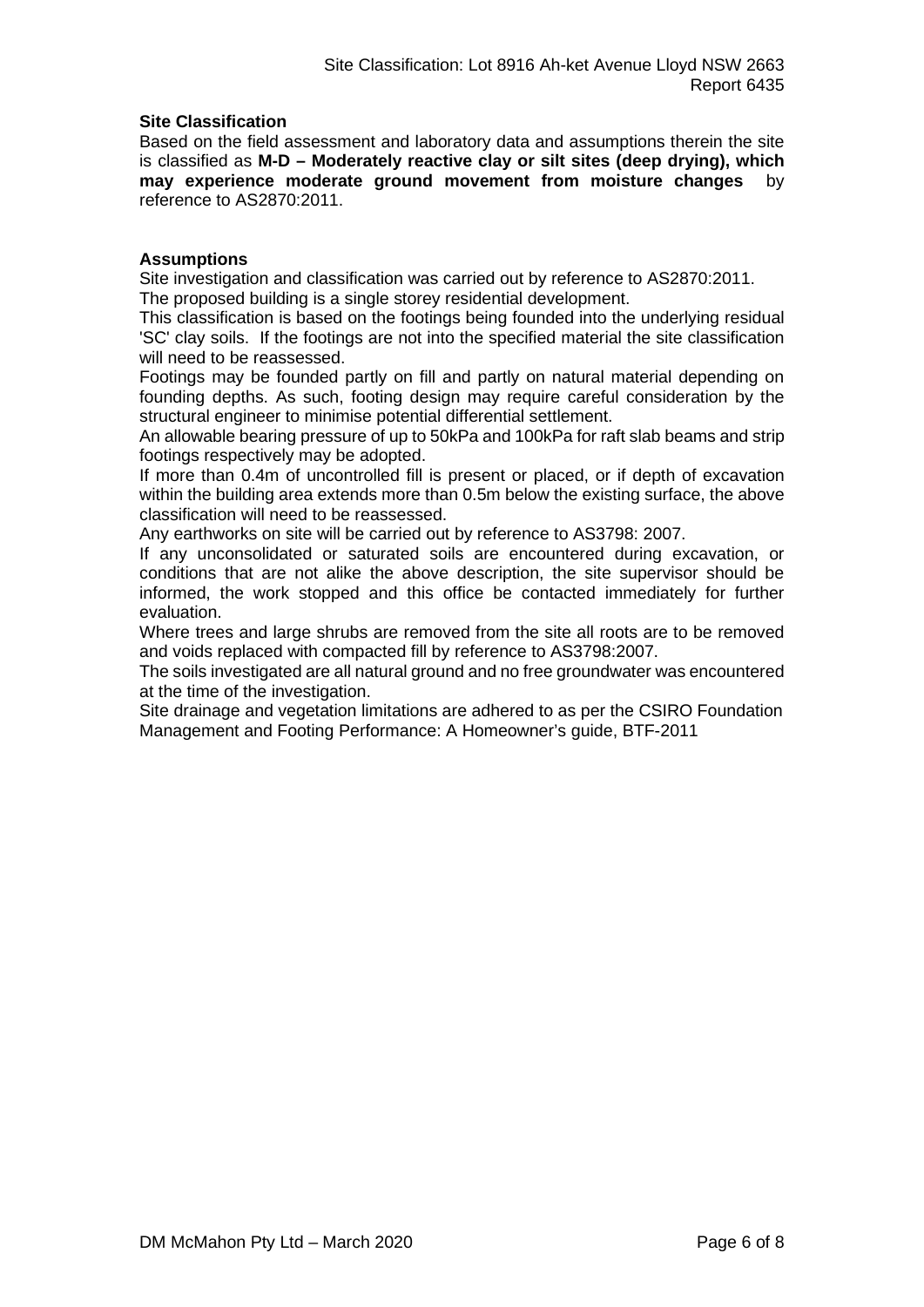# Site Classification: Lot 8916 Ah-ket Avenue Lloyd NSW 2663 Report 6435

| <b>Log Column</b>                |                      | <b>Symbol</b>                                                                                                                                                                                                                                                     | <b>Definition</b>                                                                                                                                                                                                                                                                                                                                                                                                          |  |  |  |  |
|----------------------------------|----------------------|-------------------------------------------------------------------------------------------------------------------------------------------------------------------------------------------------------------------------------------------------------------------|----------------------------------------------------------------------------------------------------------------------------------------------------------------------------------------------------------------------------------------------------------------------------------------------------------------------------------------------------------------------------------------------------------------------------|--|--|--|--|
| Soil Origin                      |                      | <b>TOPSOIL</b>                                                                                                                                                                                                                                                    | Mantle of surface and/or near-surface soil often but not always defined by high levels of organic<br>material, both dead and living. Remnant topsoils are topsoils that subsequently been buried by<br>other transported soils. Roots of trees may extend significantly into otherwise unaltered soil and<br>the presence of roots is not a sufficient reason for describing a material as topsoil.                        |  |  |  |  |
|                                  |                      | <b>FILL</b>                                                                                                                                                                                                                                                       | Any material which has been placed by anthropogenic processes                                                                                                                                                                                                                                                                                                                                                              |  |  |  |  |
|                                  |                      | Alluvial                                                                                                                                                                                                                                                          | Deposited by streams and rivers                                                                                                                                                                                                                                                                                                                                                                                            |  |  |  |  |
|                                  |                      | Colluvial                                                                                                                                                                                                                                                         | Soil and rock debris transported down slope by gravity, with or without the assistance of flowing<br>water and generally deposited in gullies or at the base of slopes. Colluvium is often used to<br>refer to thicker deposits such as those formed from landslides, whereas the term 'slopewash'<br>may be used for thinner and more widespread deposits that accumulate gradually over longer<br>geological timeframes. |  |  |  |  |
|                                  |                      | Extremely<br>weathered<br>material                                                                                                                                                                                                                                | Formed directly from in situ weathering of geological formations. Although this material is of soil<br>strength, it retains the structure and/or fabric of the parent rock material.                                                                                                                                                                                                                                       |  |  |  |  |
|                                  |                      | Residual                                                                                                                                                                                                                                                          | Formed directly from in situ weathering of geological formations. These soils no longer retain<br>any visible structure or fabric of the parent soil or rock material                                                                                                                                                                                                                                                      |  |  |  |  |
| <b>Class</b>                     |                      | GW                                                                                                                                                                                                                                                                | Gravel and gravel-sand mixtures, little to no fines                                                                                                                                                                                                                                                                                                                                                                        |  |  |  |  |
| (AS1726-<br>2017)                |                      | GP                                                                                                                                                                                                                                                                | Gravel and gravel-sand mixtures, little to no fines, uniform gravels                                                                                                                                                                                                                                                                                                                                                       |  |  |  |  |
|                                  |                      | GМ<br>Gravel-silt mixtures and gravel-sand-silt mixtures                                                                                                                                                                                                          |                                                                                                                                                                                                                                                                                                                                                                                                                            |  |  |  |  |
|                                  |                      | GC<br>Gravel-clay mixtures and gravel-sand-clay mixtures                                                                                                                                                                                                          |                                                                                                                                                                                                                                                                                                                                                                                                                            |  |  |  |  |
|                                  |                      | SW                                                                                                                                                                                                                                                                | Sand and gravel-sand mixtures, little to no fines                                                                                                                                                                                                                                                                                                                                                                          |  |  |  |  |
|                                  | Coarse grained soils | <b>SP</b>                                                                                                                                                                                                                                                         | Sand and gravel-sand mixtures, little to no fines                                                                                                                                                                                                                                                                                                                                                                          |  |  |  |  |
|                                  |                      | <b>SM</b>                                                                                                                                                                                                                                                         | Sand-silt mixtures                                                                                                                                                                                                                                                                                                                                                                                                         |  |  |  |  |
|                                  |                      | SC                                                                                                                                                                                                                                                                | Sand-clay mixtures                                                                                                                                                                                                                                                                                                                                                                                                         |  |  |  |  |
|                                  |                      | ML                                                                                                                                                                                                                                                                | Inorganic silt and very fine sand, rock flour, silty or clayey fine sand or silt with low plasticity                                                                                                                                                                                                                                                                                                                       |  |  |  |  |
|                                  |                      | CL, CI                                                                                                                                                                                                                                                            | Inorganic clays of low to medium plasticity, gravelly clay, sandy clay                                                                                                                                                                                                                                                                                                                                                     |  |  |  |  |
|                                  | grained soils        | OL                                                                                                                                                                                                                                                                | Organic silt                                                                                                                                                                                                                                                                                                                                                                                                               |  |  |  |  |
|                                  |                      | MН                                                                                                                                                                                                                                                                | Inorganic silt                                                                                                                                                                                                                                                                                                                                                                                                             |  |  |  |  |
| Fine                             |                      | CН                                                                                                                                                                                                                                                                | Inorganic clays of high plasticity                                                                                                                                                                                                                                                                                                                                                                                         |  |  |  |  |
|                                  |                      | OH                                                                                                                                                                                                                                                                | Organic clay of medium to high plasticity, organic silt                                                                                                                                                                                                                                                                                                                                                                    |  |  |  |  |
|                                  |                      | Pt                                                                                                                                                                                                                                                                | Peat, highly organic soil                                                                                                                                                                                                                                                                                                                                                                                                  |  |  |  |  |
| Soil Name/<br><b>Description</b> |                      | SAND                                                                                                                                                                                                                                                              | Coarse grained soil                                                                                                                                                                                                                                                                                                                                                                                                        |  |  |  |  |
|                                  |                      | <b>SILT</b>                                                                                                                                                                                                                                                       | Fine grained soil - low dry strength, low wet toughness and dilatancy                                                                                                                                                                                                                                                                                                                                                      |  |  |  |  |
| <b>Grain Size</b>                |                      | <b>CLAY</b>                                                                                                                                                                                                                                                       | Fine grained soil – high dry strength, high wet toughness and plasticity                                                                                                                                                                                                                                                                                                                                                   |  |  |  |  |
|                                  |                      | Coarse<br>Medium                                                                                                                                                                                                                                                  | >2mm<br>$0.06 - 2mm$                                                                                                                                                                                                                                                                                                                                                                                                       |  |  |  |  |
|                                  |                      | Fine                                                                                                                                                                                                                                                              | $<$ 0.06 $<$ mm                                                                                                                                                                                                                                                                                                                                                                                                            |  |  |  |  |
| Moisture                         |                      | D                                                                                                                                                                                                                                                                 | Dry                                                                                                                                                                                                                                                                                                                                                                                                                        |  |  |  |  |
|                                  |                      | Τ                                                                                                                                                                                                                                                                 | <b>Moderately Moist</b>                                                                                                                                                                                                                                                                                                                                                                                                    |  |  |  |  |
|                                  |                      | М                                                                                                                                                                                                                                                                 | Moist                                                                                                                                                                                                                                                                                                                                                                                                                      |  |  |  |  |
|                                  |                      | W                                                                                                                                                                                                                                                                 | Wet                                                                                                                                                                                                                                                                                                                                                                                                                        |  |  |  |  |
| <b>Plasticity</b>                |                      | Non-plastic                                                                                                                                                                                                                                                       | Not applicable                                                                                                                                                                                                                                                                                                                                                                                                             |  |  |  |  |
|                                  | Low                  | Only slight pressure is required to roll the thread of soil near the plastic limit. The thread and<br>lump are weak and soft. The dry specimen crumbles into powder with some finger pressure.                                                                    |                                                                                                                                                                                                                                                                                                                                                                                                                            |  |  |  |  |
|                                  |                      | Medium                                                                                                                                                                                                                                                            | Medium pressure is required to roll the thread of soil to near the plastic limit. The thread and<br>lump have medium stiffness. The dry specimen breaks into pieces or crumbles with<br>considerable finger pressure.                                                                                                                                                                                                      |  |  |  |  |
|                                  | High                 | Considerable pressure is required to roll the thread to near the plastic limit. The thread and the<br>lump have very high stiffness. The dry specimen cannot be broken with finger pressure.<br>Specimen will break into pieces between thumb and a hard surface. |                                                                                                                                                                                                                                                                                                                                                                                                                            |  |  |  |  |
| <b>Consistency</b>               |                      | Very Soft (VS)                                                                                                                                                                                                                                                    | Exudes between fingers when squeezed in hand                                                                                                                                                                                                                                                                                                                                                                               |  |  |  |  |
|                                  |                      | Soft (S)                                                                                                                                                                                                                                                          | Can be moulded by light finger pressure                                                                                                                                                                                                                                                                                                                                                                                    |  |  |  |  |
|                                  |                      | Firm (F)                                                                                                                                                                                                                                                          | Can be moulded by strong finger pressure                                                                                                                                                                                                                                                                                                                                                                                   |  |  |  |  |
|                                  |                      | Stiff (St)                                                                                                                                                                                                                                                        | Cannot be moulded by fingers                                                                                                                                                                                                                                                                                                                                                                                               |  |  |  |  |
|                                  |                      | Very Stiff (VSt)                                                                                                                                                                                                                                                  | Can be indented by thumb nail                                                                                                                                                                                                                                                                                                                                                                                              |  |  |  |  |
|                                  |                      | Hard (H)                                                                                                                                                                                                                                                          | Can be indented by thumb nail with difficulty                                                                                                                                                                                                                                                                                                                                                                              |  |  |  |  |
|                                  |                      | Friable (Fr)                                                                                                                                                                                                                                                      | Can be easily crumbled or broken into small pieces by hand                                                                                                                                                                                                                                                                                                                                                                 |  |  |  |  |

# **Notes Relating to Results**